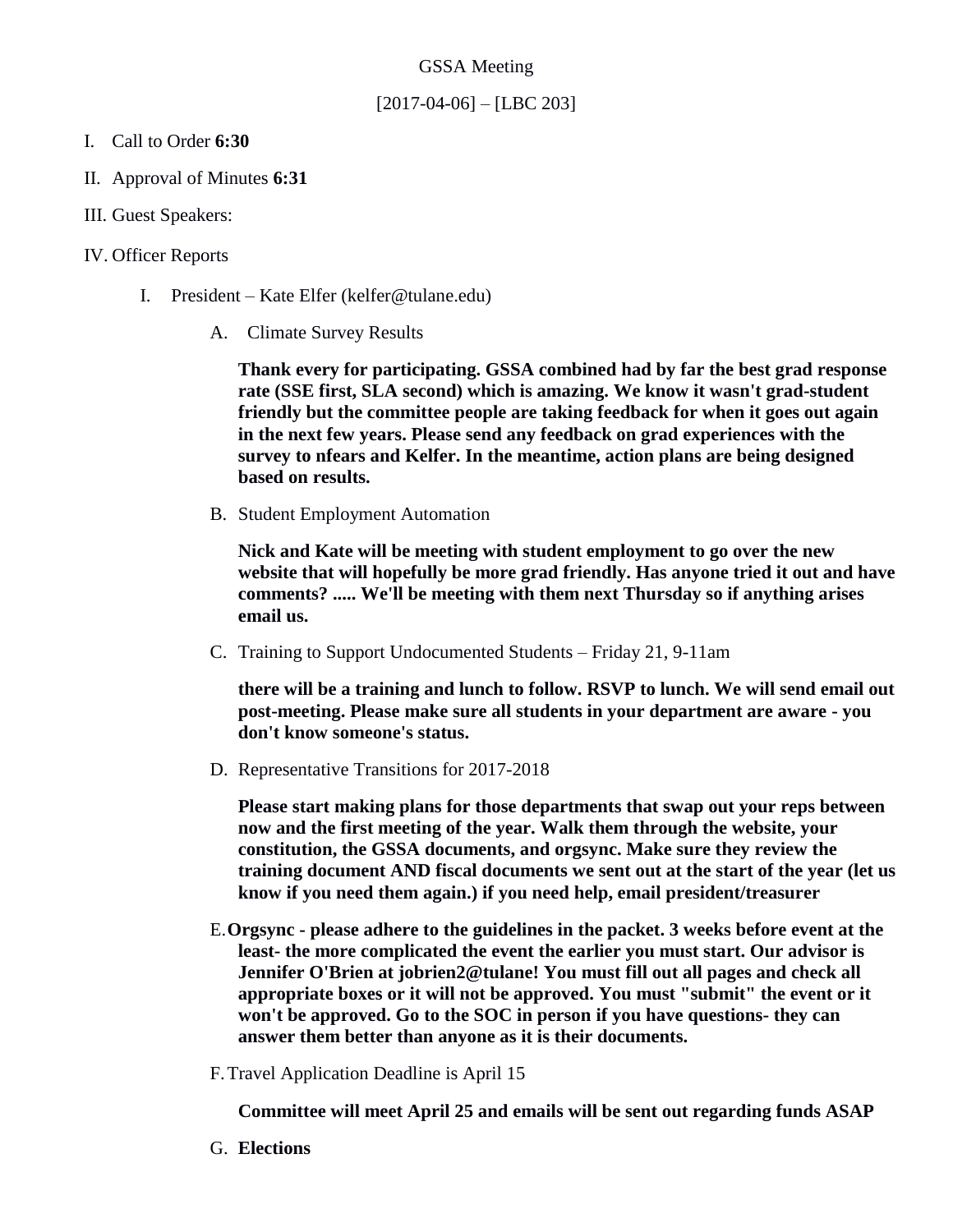#### **President: nominations – Lydia Crawford**

#### **Motion to vote opp:1 approve: n-1**

**Unanimous vote**

#### **Vice: Davette Gadison**

**To vote unanimous approval**

**Unanimous vote**

#### **Secretary: Sarah Khalil**

**Motion to vote**

**Unanimous vote to approve**

#### **Treasurer: Robyn Brooks**

**Motion to vote**

#### **Unanimous vote to approve**

- II. Vice President Sam Lantz (slantz@tulane.edu)
	- A. Faculty Award winners

## **SSE: Sunshine Van Bael from Ecology and Evolutionary Biology**

### **SLA: Elizabeth Poe from French and Italian**

B. Crawfish Boil

**April 21 from 6pm-9pm Academic quad**

**2000 lb crawfish, 6 kegs, sausage, corn, sodas**

**You need your splash card to enter and can bring +1**

C. **What is the interest level for Trivia over the summer?**

**Please ask your constituents if they are interested in that or if we should cancel those**

- D. **May do a snoball event over the summer**
- III. Treasurer Paolo Suating
	- A. Summer events need to be submitted by next meeting
	- B. Budget Committee Recommendation to shift funding percentages for 2017-2018

| <b>Item</b>               | old % Budget | New % budget | <b>Change</b> |
|---------------------------|--------------|--------------|---------------|
| <b>Operating Supplies</b> | 3.5%         | 3.5%         | 0.00%         |
| Honoraria                 | 2.0%         | 2.0%         | 0.00%         |
| Entertainment             | 43.0%        | 42.0%        | $-1.00\%$     |
| Misc Meeting Expenses     | 5.0%         | 6.0%         | 1.00%         |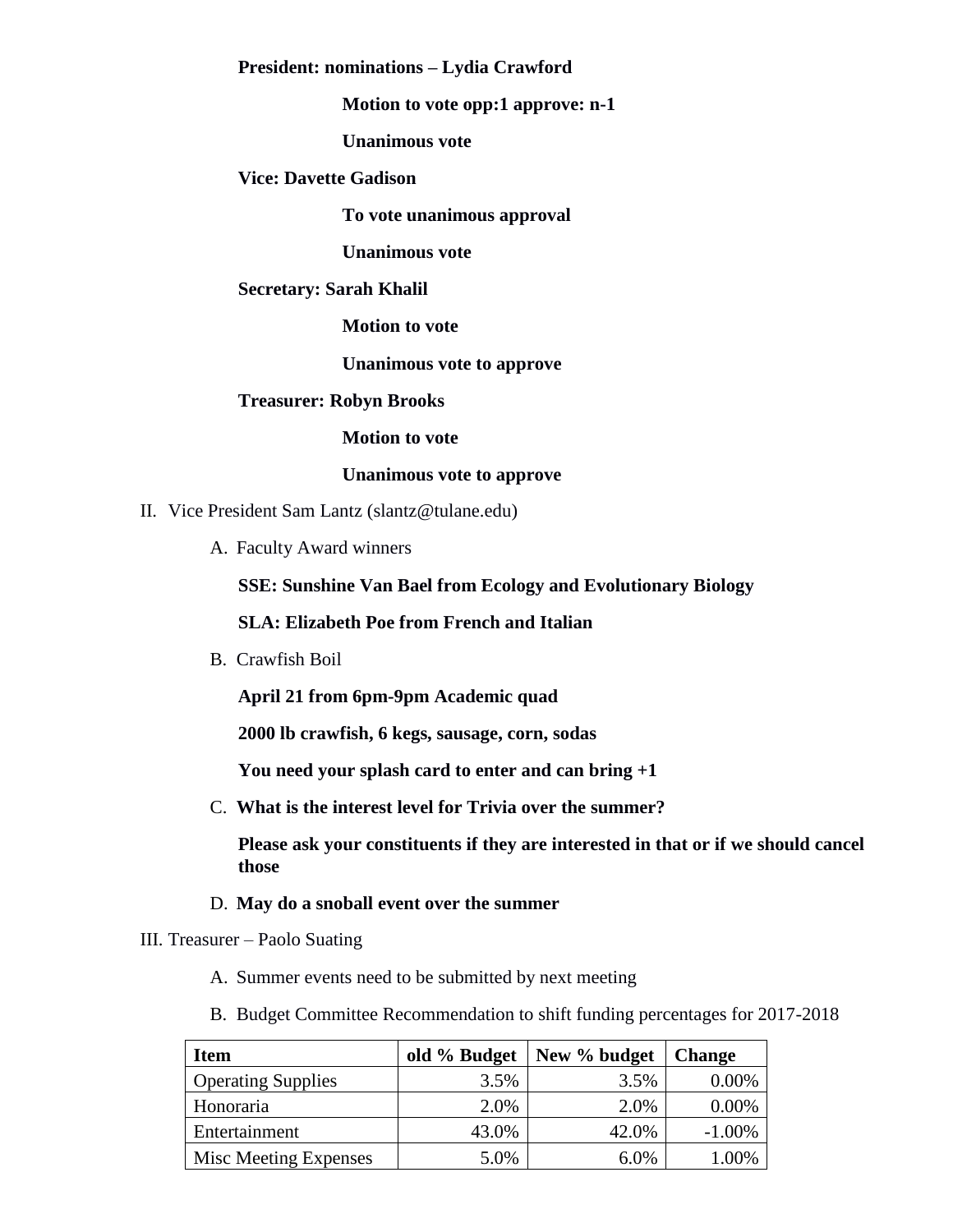| <b>Domestic Transportation</b> | 20.0%   | 20.0% | $0.00\%$ |
|--------------------------------|---------|-------|----------|
| Domestic Lodging/Other         | 20.0%   | 20.0% | $0.00\%$ |
| <b>Visiting Professionals</b>  | $6.5\%$ | 6.50% | $0.00\%$ |

## **Motion to Approve new budget**

## **Unanimous approval**

C. Current Unallocated Funds: \$ 2504

\*Note: Due to how the financial department is set up and how reimbursements work, it is impossible for us to know the exact amount remaining, no one has access to this

| <b>Department</b>          | <b>Event Title</b>         | <b>Date</b>  | Amount<br><b>Requested</b> | <b>Expense</b>   | <b>Expected</b><br><b>Attendanc</b><br>e | Per<br>person |
|----------------------------|----------------------------|--------------|----------------------------|------------------|------------------------------------------|---------------|
| CHEB,<br><b>BMEI, WISE</b> | Coffee $&$<br>Conversation | $28$ -Apr-17 | \$30.00                    | Coffee/Snacks    | 10                                       | \$3.00        |
| <b>EEBI</b>                | Ecolunch                   | $21-Apr-17$  | \$60.00                    | Coffee/Snacks    | 30                                       | \$2.00        |
| <b>NSIP</b>                | D.U.N.K.                   | $7-Apr-17$   | \$60.00                    | Coffee/Donuts    | 30                                       | \$2.00        |
| <b>CHEM</b>                | <b>Monthly Meeting</b>     | 14-Jun-17    | \$80.00                    | Pastries/Pizza   | 20                                       | \$4.00        |
| <b>CHEM</b>                | <b>Monthly Meeting</b>     | $2-Aug-17$   | \$80.00                    | Pastries/Pizza   | 20                                       | \$4.00        |
| <b>EENS</b>                | <b>Monthly Meeting</b>     | $26$ -Apr-17 | \$150.00                   | Food             | 18                                       | \$8.33        |
| SP&P                       | Dinner - Speaker           | $20$ -Apr-17 | \$150.00                   | Food             | 15                                       | \$10.00       |
| <b>POLS</b>                | <b>Semester Meeting</b>    | $20$ -Apr-17 | \$180.00                   | Jambalaya        | 17                                       | \$10.58       |
| <b>BMEI</b>                | Post-Quals<br>Celebration  | $9$ -Jun-17  | \$250.00                   | Hotdogs/fries    | 25                                       | \$10.00       |
| <b>CHEB</b>                | <b>CBE BBO</b>             | $29$ -Apr-17 | \$250.00                   | <b>BBQ/Salad</b> | 30                                       | \$8.33        |
| <b>CHEM</b>                | Send-off                   | 19-May-17    | \$600.00                   | See Budget       | 60                                       | \$10.00       |
|                            |                            |              | \$1,890.00                 |                  |                                          |               |

D. Event Requests

**WISE Coffee and Conversation: April 21 from 1-2 in Israel conference room – open to all**

**Motion to move CHEM second meeting into next fiscal budget: passes unanimously**

**Spanish and Portuguese dinner open to all – contact/RSVP Camilo Malagon cmalagon@tulane.edu**

**Motion to vote Items under \$250 (excluding august chem meeting) as a slate**

**Motion passes unanimously**

**Motion to vote on Chem august meeting**

**Motion passes unanimously**

**Motion to vote on Chem budget**

**Motion passes unanimously**

CHEM Budget